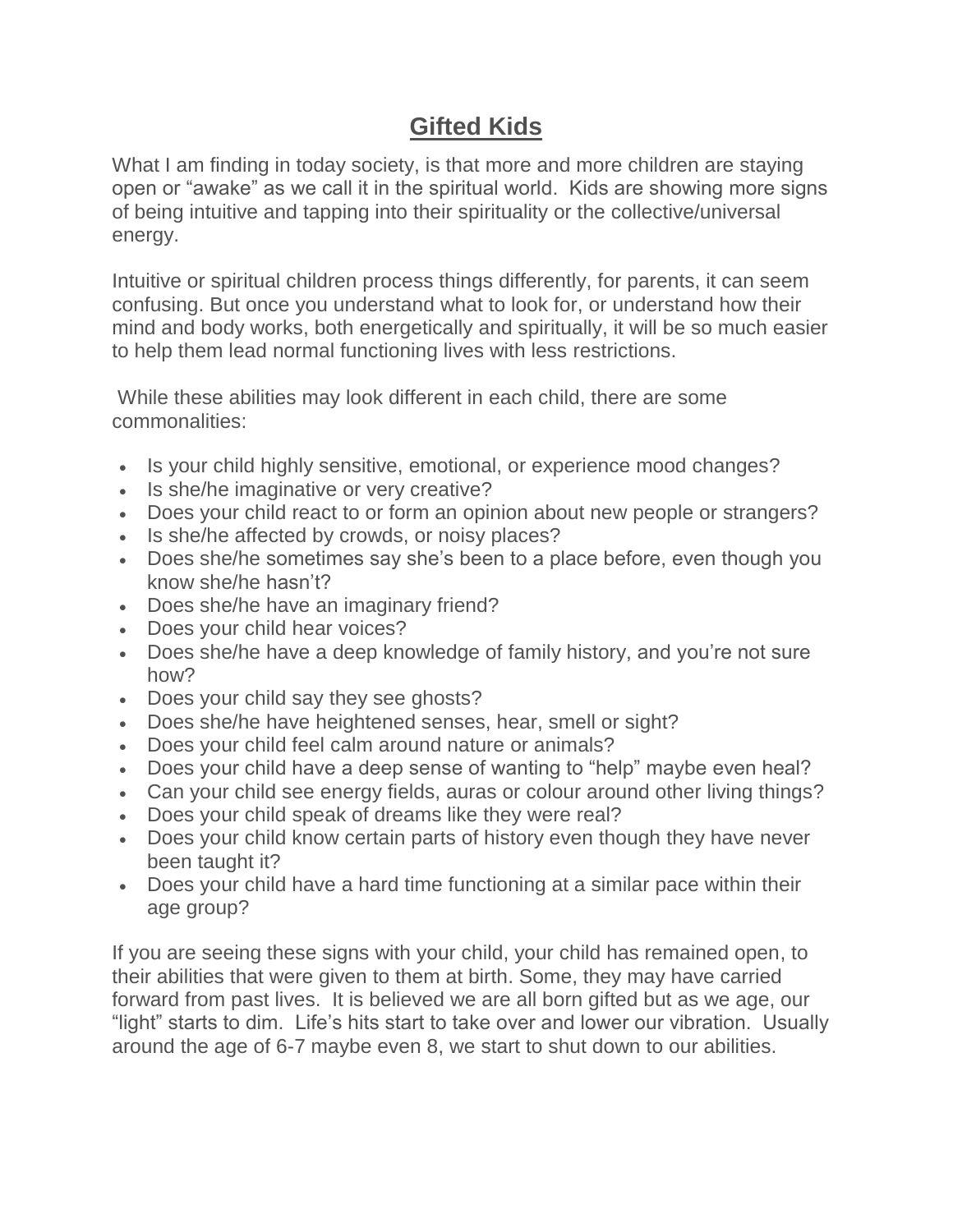In the past most would stay "shut down" but what we are seeing with society and access to so much more information on the internet, in movies and games our children are being desensitized. These normal "hits" that would slowly stiffly our vibration are no longer effecting children in a way it used to. So now we have more and more children in an awaken state, who have no idea how to function living and absorbing life with their intuition.

# **Development**

As always, the more we use something the more we develop our skills, same go's for spiritual abilities. If a child does not lose their vibration, they are in a constant state of growth, developing as they grow. Their abilities may become stronger or change and may even evolve into new ones using all abilities simultaneously. Once a child or anyone for that matter begins to open up to their intuitive abilities or spirituality they will grow. So, it would not be unheard of to see them develop new things over time.

For example, your child maybe able to see spirit, and over time they start to acknowledge spirit, opening up to the idea. That is growth, eventually they may not only be able to see them, but can now hear them as well. Awaken, opening up and engaging.

Frequency and Dimensions Explained:

Frequency = Vibration

If you are running at a  $3^{rd}$  Frequency, you will be able to access the  $3^{rd}$  D (Dimension) as every human/ person should experience.

If you are running at a  $5<sup>th</sup>$  Frequency, you will be able to access the  $5<sup>th</sup>$  D (Dimension), Spirit World

So, on and so forth, the higher your vibration is the higher dimensions you will reach.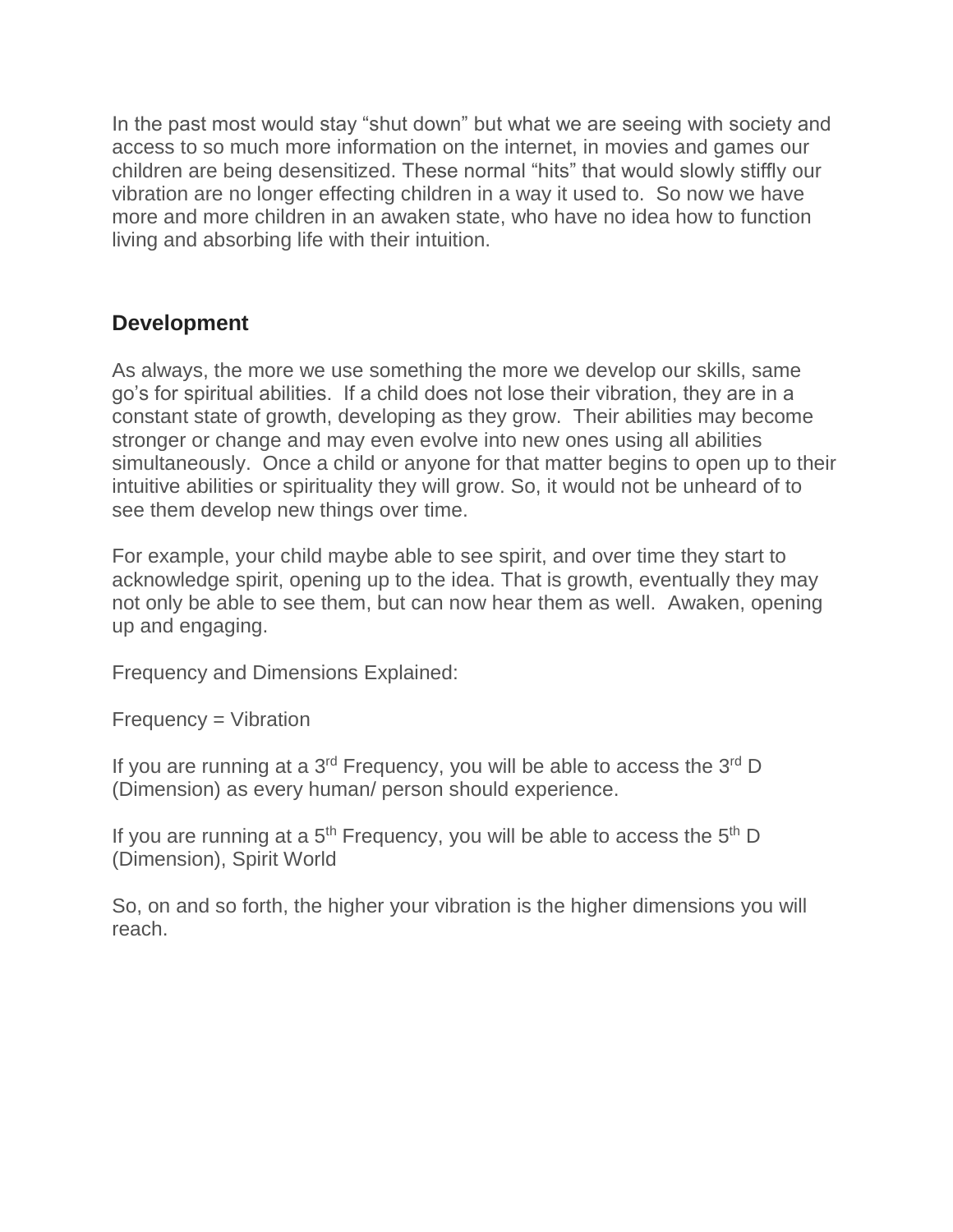## **Some of the core abilities**

#### 1. **Empath:**

Being an empath is intuitive feeling, filtering the world through their intuition. A child feels everything, they can pick up energy from a crowd, at the grocery store, in a hectic classroom. Empaths may also have the ability to hold an object in their hand, and to tell you about its history.

#### 2. **Clair-audio:**

Intuitive hearing. If your child is a clairaudient, their sense of hearing could be heightened, and maybe even sensitive. They may hear spirit, music, talking, what may sound like a radio or tv playing, angels or other entities. They can also be set off with loud noises, making them very jumpy or uncomfortable.

#### 3. **Clairvoyance**:

Intuitive seeing. If your child is clairvoyant, they will be able to see what they may consider "pictures or movies" in their head. Depending on the vibration your child is running at, they maybe able to see with their physical eye, as if things are right in front of them. Easily describing spirit, or events things they may witness in their minds eye. As a clairvoyant they also may be able to perform **Remote viewing** the ability to see things that are far away, as if you were there in person.

#### 4. **Mediumship:**

Is the ability to communicate with spirit, those who've departed, or other entities. If your child is a medium they may have many "imaginary" friends. It can be very overwhelming for anyone when you are being contacted by spirit, reaching higher frequencies and dimensions, tapping into the spirit world. Please find support or speak to your child openly, about what they are experiencing when dealing with spirit. They need to feel safe, and know that they are not alone in seeing and feeling spirit.

#### **Channeling Spirit:**

Is receiving messages from another spirit or entity. If your child is Channeling it can be a very scary experience, as your child is no longer speaking as self. Your child will absorb spirit and allow them to use their body as an outlet. When they are channeling they can speak, use